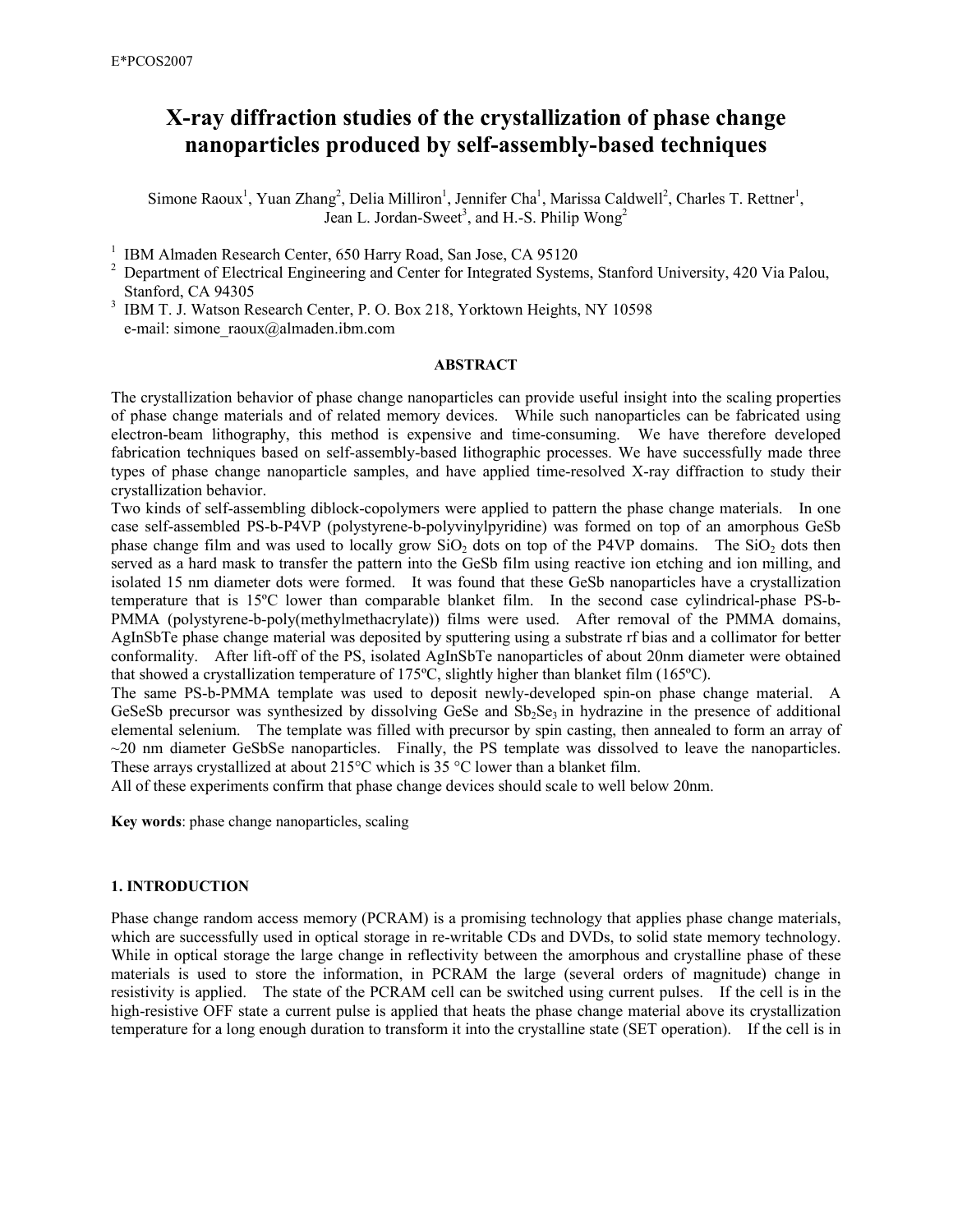the low-resistive ON state a typically shorter and higher current pulse is applied that heats the phase change material above its melting point. The current is then switched off quickly and the material is quenched back into the amorphous phase. The reading operation is performed by a low current pulse that does not heat the material to cause any phase change but can detect the resistivity state of the cell.

PCRAM has been demonstrated in a variety of embodiments and using a variety of materials. Most memory cells are of the so-called mushroom type, where a relatively large block of phase change material is contacted by a narrow electrode and only a fraction of the phase change material is switched that is directly above the electrode. Another type of cell is a so-called bridge or line structure, where a narrow stripe of phase change material is contacted on both sides and the center part of the bridge or line is switched. Using electron-beam lithography or techniques that can produce sub-lithographic dimensions of certain features very small prototype cells have been fabricated $1-5$ .

Scaling behavior of phase change nanoparticles and ultra-thin films has been studied before<sup>6,7</sup>. It was found that phase change nanoparticles with sizes larger than 20nm fabricated by electron-beam lithography show very clear crystallization behavior with crystallization temperatures  $T<sub>x</sub>$  not very different from thick blanket films. Ultrathin films were shown to have an increased  $T<sub>x</sub>$  for films thinner than 10nm and the thinnest films that still show crystallization are in the 2nm thickness range. In the present study we have fabricated phase change nanoparticles of the materials GeSb and AgInSbTe using self-assembling diblock-copolymers and sputter deposition<sup>8,9</sup>. In addition we demonstrate an alternative method for phase change material deposition – spincoating using newly developed spin-on phase change materials<sup>10</sup>. Using self-assembling diblock-copolymers again as the base for patterning we fabricated phase change nanoparticles by spin-on and lift-off. These fabrication methods offer the possibility to obtain nanoparticles that are smaller than can be achieved by electron-beam lithography and over much larger area for a fraction of the cost. The crystallization behavior of all nanoparticle arrays was investigated using  $in-situ$ , time-resolved X-ray diffraction (XRD) during sample heating.

## 2. NANOPARTICLE FABRICATION

# First method:

Thin films of the phase change material GeSb (15 at. % Ge, 85 at. % Sb) were deposited by magnetron sputter deposition on Si substrates from a compound target in an Ar flow of 40sccm and a pressure of 0.27Pa using 12W dc power. The films were amorphous with a thickness of 10nm. The composition, which is the eutectic alloy with the lowest melting point, was verified by Rutherford backscattering spectrometry (RBS). The films were capped by a 10nm thick diamond-like carbon (dlc) layer formed by ion beam deposition using a VEECO IBD system run with a 210 mm low power grid which extracts ions from a methane plasma. To enhance adhesion, 0.3 nm of Si was deposited prior to the dlc layer. The dlc layer served as a hard mask for the pattern transfer into the phase change material. A 30nm thick self-assembled PS-b-P4VP (polystyrene-b-polyvinylpyridine) layer was formed on top of the dlc/Si/GeSb film stack by spinning PS-b-P4VP polymer diluted in toluene to weight percentage 0.7wt%. Subsequent solvent annealing in an oven at  $65^{\circ}$ C (well below the T<sub>x</sub> of GeSb at 250ºC) in toluene vapor for more than 10h was performed to promote phase separation and long-range ordering. By exposing the polymer sample to tetraethylorthosilicate (TEOS) and water vapor at a temperature of  $65^{\circ}$ C for 18-24h,  $SiO<sub>2</sub>$  nucleated at the pyridine domains only and grew from the surface forming an ordered array of  $SiO<sub>2</sub>$ dots on the surface. Figure 1a shows an SEM image of such an array of highly ordered  $SiO<sub>2</sub>$  dots after growing for 24 hours. This pattern was transferred first into the dlc using  $CO<sub>2</sub>$  reactive ion etch in a Unaxis etch tool that consumed most of the  $SiO<sub>2</sub>$  but patterned the dlc which was then used as a hard mask to transfer the pattern further into GeSb using ion milling. Ion milling was performed in a custom VEECO IBE system using argon ions with an energy of  $\sim$ 200eV and with an angle of  $10^{\circ}$  while rotating the sample. Etch times of 120s produced well isolated GeSb nanoparticles which are shown in Fig. 1b. The nanoparticles were capped in-situ with a 10nm thick  $Al_2O_3$  layer to prevent oxidation using ion beam deposition at an angle of 45° while rotating the sample. The pattern transfer is described in more detail in refs. 8 and 9. Cross-sectional TEM was used to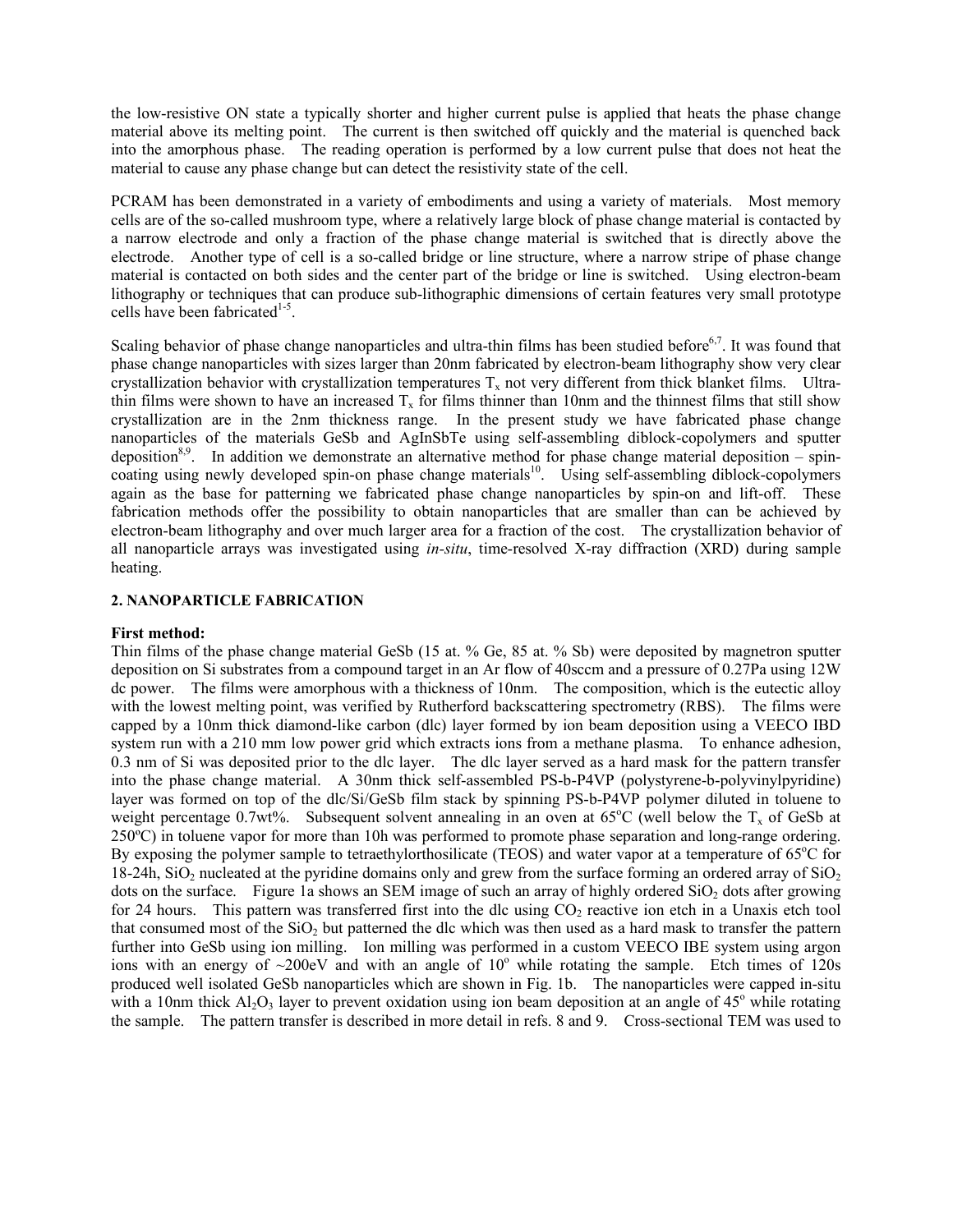confirm that the nanoparticles were indeed well isolated. The size of the nanoparticles was about 15nm, which is smaller than the GeSb nanoparticles fabricated previously by electron beam lithography<sup>7</sup>.



Figure 1: (a) SEM image of well-ordered  $SiO<sub>2</sub>$  dots grown on top of the pyridine domains of a self-assembled PS-b-P4VP layer on top of a dlc/Si/GeSb film stack. (b) SEM image of isolated GeSb nanoparticles fabricated by the first method.

## Second method:

In the second approach to fabricate phase change nanoparticles cylindrical-phase PS-b-PMMA (polystyrene-bpoly(methylmethacrylate)) films were used to form a self –assembly pattern on Si substrates. Random copolymer was first spun on the Si substrate to neutralize the surface, followed by spin-on of the PS-b-PMMA. After the self-assembly of the block copolymer film, the PMMA was displaced with acetic acid, leaving an array of nanoscale holes. Then, the bottom of the holes were cleared down to the substrate using a 5s oxygen plasma etch to remove the underlying random copolymer layer. Ag and In doped  $Sb<sub>2</sub>Te (AIST)$  was deposited from a compound target using magnetron sputter deposition in 40sccm Ar flow at a pressure of 0.27 Pa and a dc power of 12W. A collimator with an aspect ratio of 1:1 was placed between the sputter gun and the sample to improve directionality of the deposition. The film thickness was 20nm and the film composition was Ag:In:Sb:Te = 7 at.% : 11 at.% : 48 at.% : 34 at.% with an accuracy of  $\pm$  5 at.% determined by RBS (Ag:In:(Sb+Te) ratios) and Particle Induced X-ray Emission PIXE (Sb:Te ratio). The AIST film was capped by an 8nm thick  $SiO<sub>2</sub>$  layer also deposited by magnetron sputtering using 200W rf power. Finally, the AIST nanoparticles were exposed by lift-off of the PS template with toluene. Figure 2a shows the PS/PMMA template after  $AIST/SiO<sub>2</sub>$  deposition before lift-off, and Fig. 2b shows the 20nm AIST nanoparticles after lift-off.



Figure 2: (a) PS/PMMA template after AIST/SiO<sub>2</sub> deposition before lift-off. (b) AIST nanoparticle array after lift-off.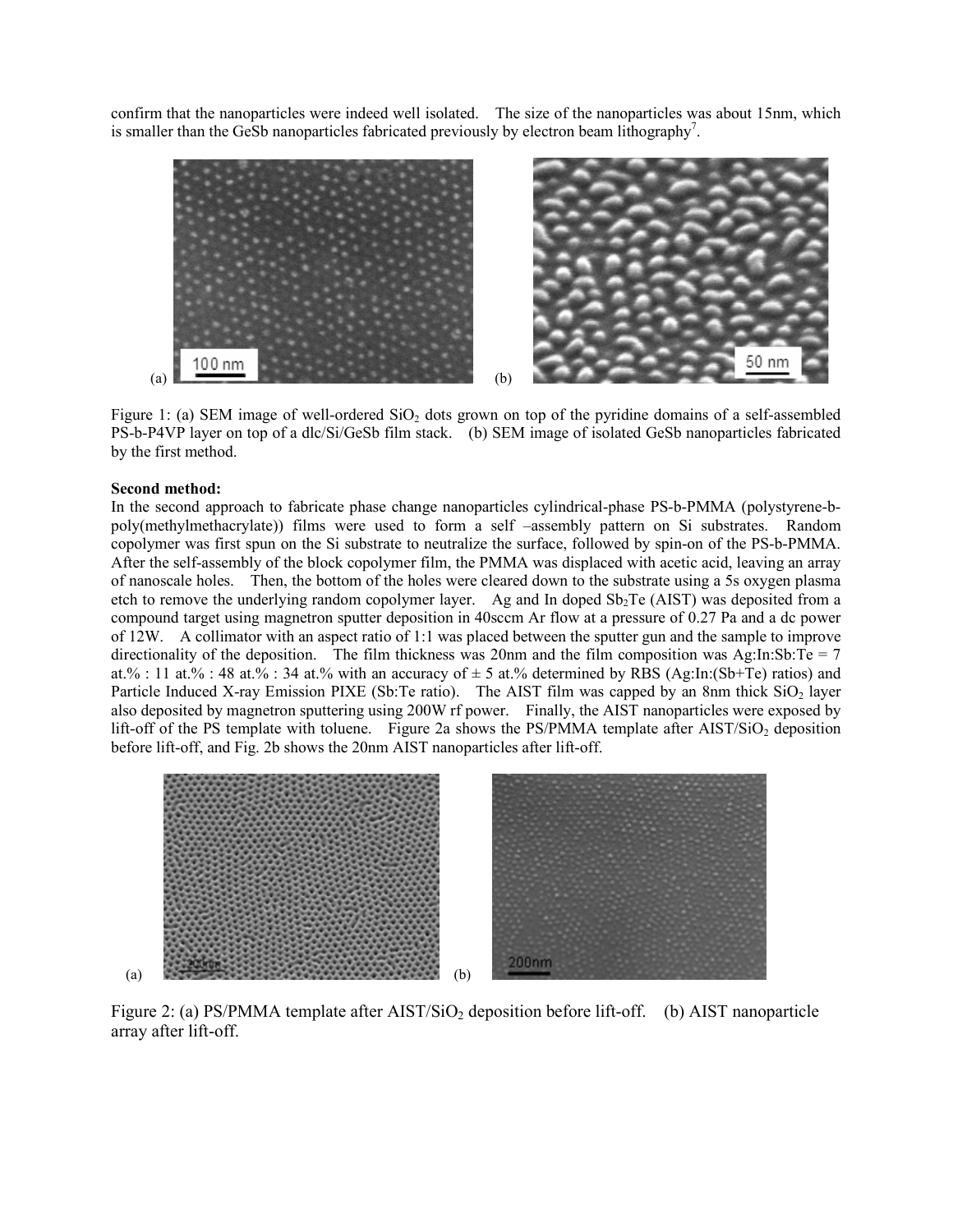## Third method:

The same PS-b-PMMA template was used to deposit newly-developed spin-on phase change material<sup>10</sup>. A GeSeSb precursor was synthesized by dissolving GeSe and  $Sb_2Se_3$  in hydrazine in the presence of additional elemental selenium. Removing the hydrazine under flowing nitrogen, a solid precursor was recovered which was redissolved in dimethylsulfoxide/ethanolamine to process into thin films. RBS analysis of precursor powders and thin films annealed at or above 160 °C detected no residual nitrogen within a detection limit of 5%. Again the PS/PMMA template was etched leaving the template hydrophilic, which facilitates deposition of the phase change precursor. The template is filled with precursor by spin casting a dimethylsulfoxide/ethanolamine solution, then annealed at 160°C to form an array of ~20 nm diameter amorphous GeSbSe nanodots on the silicon surface. The final nanopatterned array is formed again by lift-off. Figure 3a shows an SEM image of the GeSbSe nanoparticles after lift-off, and Figure 3b shows a cross-sectional TEM image of nanoparticles with a composition of  $Ge_{5.6}Sb_{31.0}Se_{63.4}$  as determined by RBS and PIXE.



Figure 3: (a) SEM image of the GeSbSe nanoparticles made from spin-on material after lift-off. (b) Crosssectional TEM image of GeSbSe nanoparticles made from spin-on material.

#### 3. TIME-RESOLVED XRD STUDIES

The crystallization behavior of phase-change nanoparticle arrays was studied using *in-situ* time-resolved X-ray diffraction (XRD) during sample heating. Beamline X20C of the National Synchrotron Light Source at Brookhaven National Laboratory where the experiments were performed is equipped with a high-throughput synthetic multilayer monochromator and fast linear-diode-array detector. A special chamber for controlling the sample ambient (purified He gas) and containing a BN heater for rapid annealing was used to heat the samples at a rate of  $1^{\circ}$ C /s. Simultaneously, the diffracted XRD peak intensities were detected over a 20 range of  $15^{\circ}$  selected according to the position of the strongest diffraction peaks of the corresponding crystalline phase change materials using a photon energy of 6.9 keV.

Figure 4b shows the time-resolved XRD peak intensity during a heating ramp of GeSb nanoparticles fabricated by the first method (as shown in Fig. 1) compared to the XRD peak intensity of a GeSb film of 30nm thickness (Fig. 4a). It can be seen that the nanoparticle array shows the appearance of XRD peaks at a temperature of about 235ºC, about 15ºC lower than the appearance of the peaks for blanket film of around 250ºC. As it was observed previously<sup>7</sup>, the GeSb XRD peaks can be indexed as a rhombohedral Sb crystal structure. There is a change in texture: the blanket film shows strong texture with the (003) peak being the most intense while the peak intensity of the nanoparticle array resembles more that of a powder pattern with the (012) peak having the highest intensity. This can be explained assuming that the blanket film shows a preferred orientation of one crystalline axis with respect to the substrate surface while for nanoparticles the grain growth likely starts at all interfaces and thus the grain orientation with respect to the substrate surface is more random. We find that the nanoparticles show clear crystallization at a temperature slightly lower than blanket film which is in good agreement with observations on larger GeSb nanoparticles fabricated by electron-beam lithography<sup>7</sup>.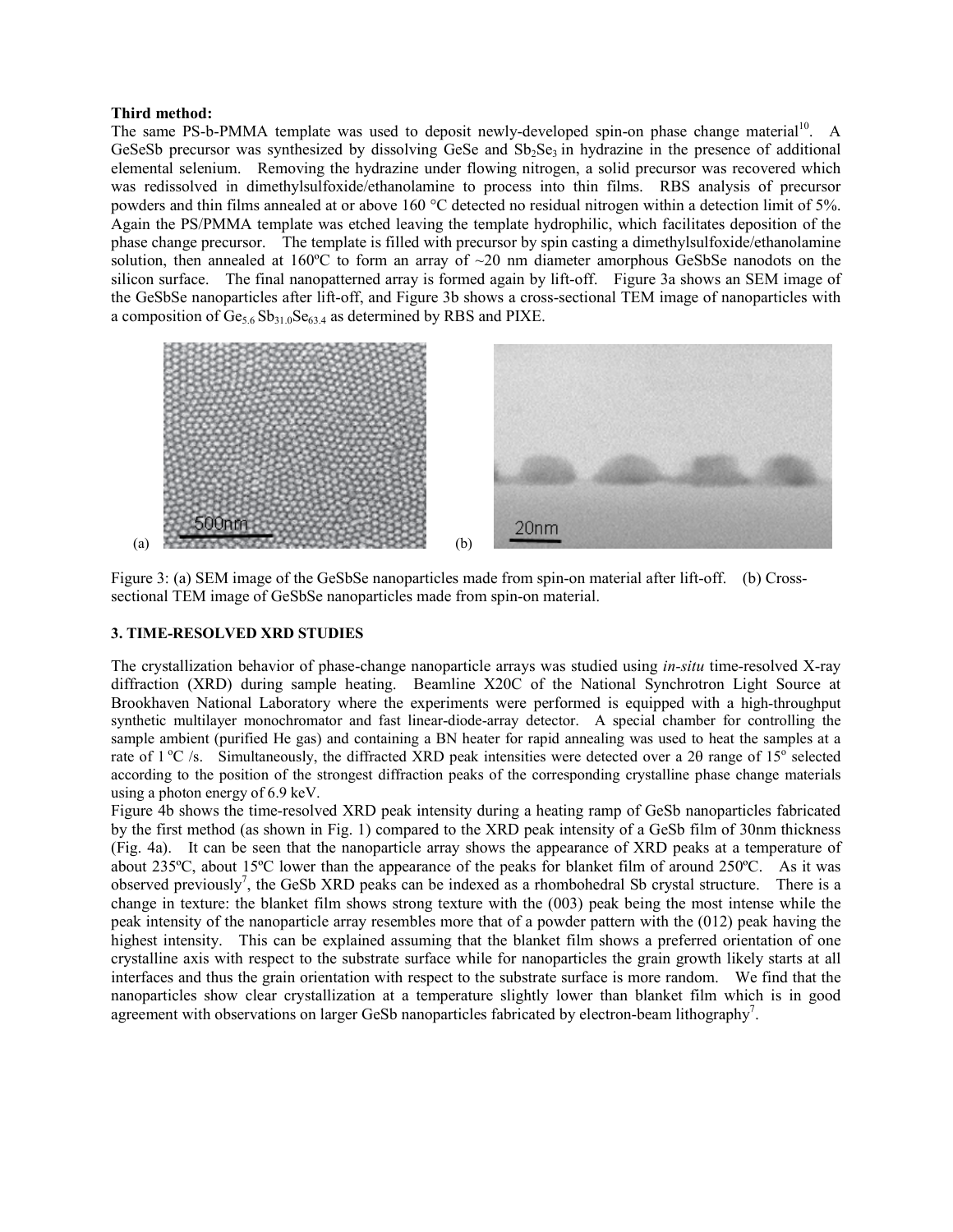

Figure 4: Intensity of diffracted XRD peaks as a function of temperature during a 1<sup>o</sup>C/s heating ramp for GeSb film of 30nm (a) and GeSb nanoparticles (b) with 15nm diameter fabricated by the first method and shown in Fig. 1.

Figure 5 shows θ−2θ scans of an AIST nanoparticle array fabricated by the second method (and shown in Fig. 2) compared to 50nm thick blanket film. The nanoparticle array was heated to different temperatures at a rate of 1ºC/s, cooled down, and θ−2θ scans where taken after each heating cycle.



Figure 5: θ−2θ scans of an AIST nanoparticle array ("nano") fabricated by the second method and shown in Fig. 2 compared to 50nm thick blanket film ("film") after heating to various temperatures indicated on the right.

We can see that the nanoparticle array is still amorphous after heating to 150°C but shows first crystallization peaks after heating to 200ºC. Time-resolved XRD measurements (not shown here) indicate a crystallization temperature of 175ºC. Additional peaks appear after heating to 350ºC and 450ºC, but they can all be indexed as hexagonal Sb<sub>2</sub>Te similar to the blanket film. This transition temperature is slightly higher than blanket AIST film which crystallizes at around 165ºC. Again we observe clear crystallization of the nanoparticle array at a temperature which is not very different from the blanket film.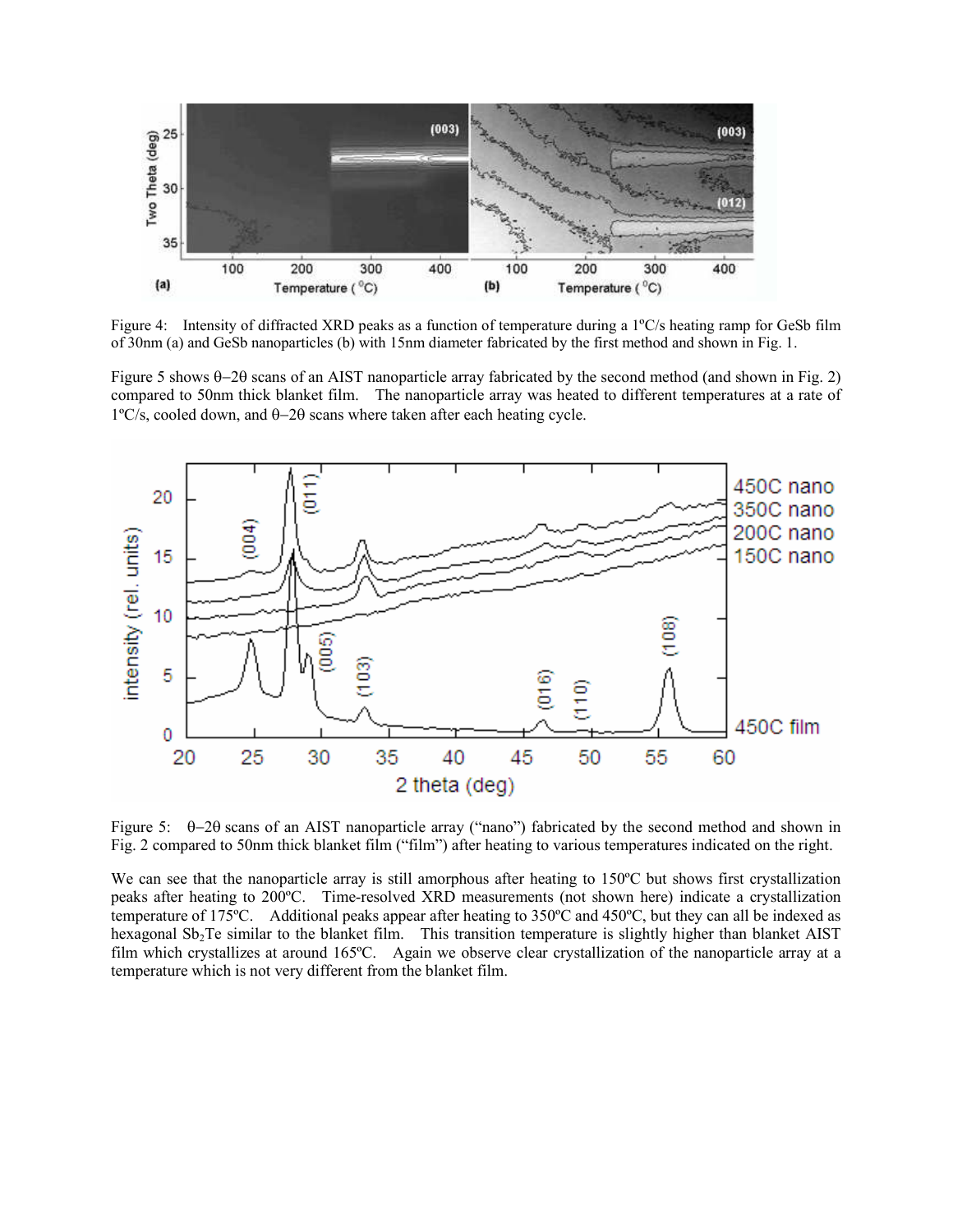Figure 6 shows the intensity of the diffracted XRD peaks as a function of temperature during a heating ramp with a rate of 1<sup>o</sup>C/s of a GeSeSb nanoparticle array fabricated by the third method and shown in Fig. 3 compared to a blanket film.



Figure 6: Intensity of the diffracted XRD peaks as a function of temperature during a heating ramp with a rate of 1ºC/s of a GeSb blanket film (a) compared to a GeSeSb nanoparticle array (b) fabricated by the third method and shown in Fig. 3.

Crystallization of the nanoparticle array with a crystallization temperature that is slightly lower (215ºC) than blanket film (250ºC) is clearly observed, combined with some texture change. The θ−2θ scans (not shown here) can be indexed to the orthorhombic structure of  $Sb_2Se_3$ . This shows that spin-on phase change materials can have crystallization temperatures in the desired range for solid-state memory applications well above typical memory operation temperatures (80ºC for embedded memory, 150ºC for automotive applications). They also can be scaled to very small dimensions and spin-on phase change nanoparticle arrays crystallize at temperatures not very different from blanket films.

| material                          | fabrication method | deposition method | $size$ (nm) | $T_x$ nano (C) | $T_x$ film $(C)$ |
|-----------------------------------|--------------------|-------------------|-------------|----------------|------------------|
| Ge <sub>15</sub> Sb <sub>85</sub> | subtractive        | sputter           |             | 235            | 250              |
| $Ag_7In_{11}Sb_{48}Te_{34}$       | additive           | sputter           | 20          | 175            | 165              |
| $Ge_{5.6}Sb_{31.0}Se_{63.4}$      | additive           | spin-on           | 20          | 215            | 250              |

Table 1 summarizes the results on the nanoparticle arrays.

Table 1: Results on the nanoparticle arrays.  $T_x$  nano and  $T_x$  film are the crystallization temperatures of the nanoparticle arrays and blanket films, respectively.

# 4. CONCLUSIONS

Phase change nanoparticle arrays of different materials  $(Ge_{15}Sb_{85}, Ag_{7}In_{11}Sb_{48}Te_{34},$  and  $Ge_{5.6}Sb_{31.0}Se_{63.4}$ ) with particle sizes between 15nm and 30nm were fabricated using 3 different methods, all based on self-assembly of di-block co-polymers using "additive" and "subtractive" methods for the pattern transfer. Phase change materials were deposited by sputter deposition and by a newly developed spin-on process. In all cases arrays of isolated nanoparticles were formed. These fabrication techniques have the potential to produce even smaller